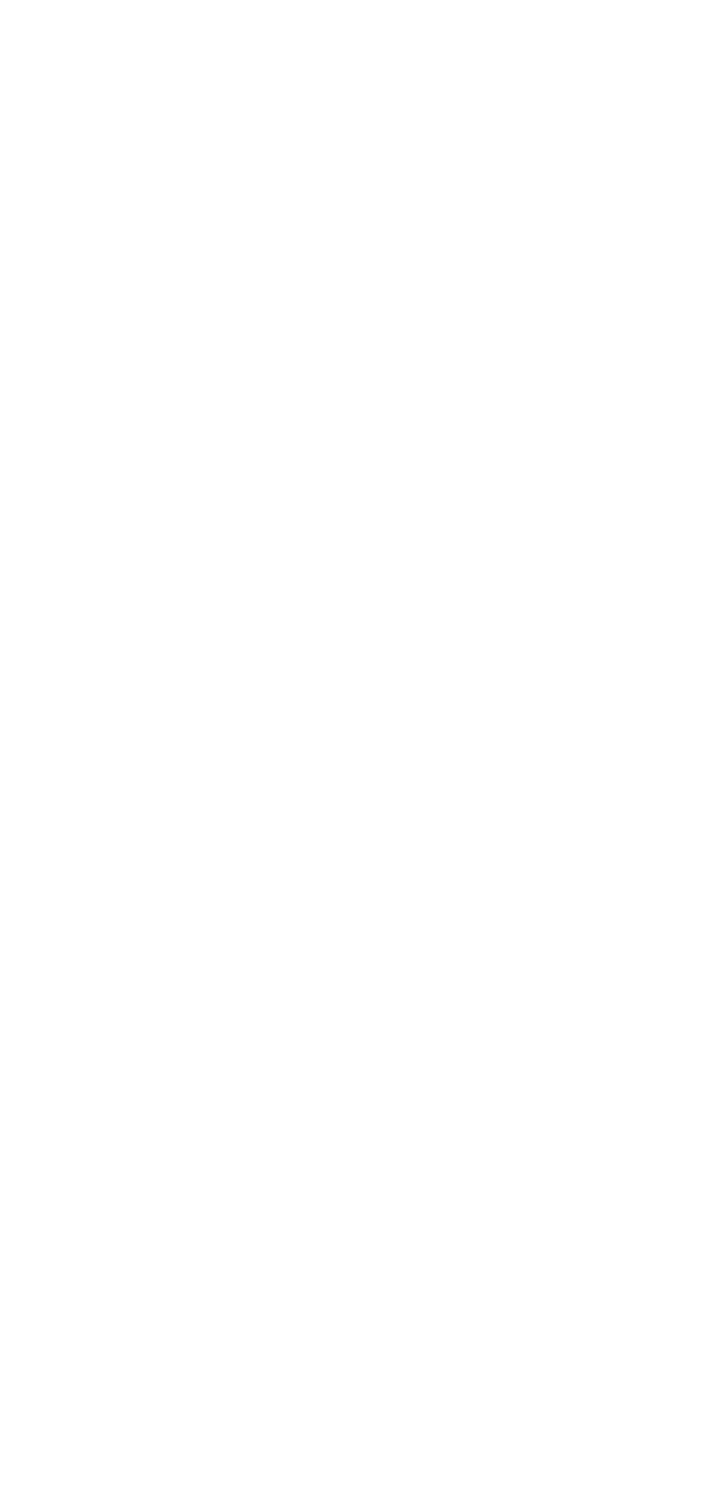# **Investment Objective and Policy**

The investment objective of this Fund is to seek to provide both an income and capital growth by aiming to track the performance of the global equity markets, as represented by the FTSE World Index.

The Fund will invest primarily in the equities that make up the constituents of the FTSE World Index. Securities in the FTSE World Index will be held with weightings generally proportionate to their company's market capitalisation.

The Fund may also invest in other transferable securities, permitted deposits, money market instruments, cash, near cash and units in collective investment schemes. The Fund may hold derivatives for the purpose of efficient portfolio management.

# **Risk Profile**

### **Market Risk**

Market risk arises mainly from uncertainty about future prices. It represents the potential loss the Trust may suffer through holding market positions in the face of market movements. The Manager adheres to the investment guidelines and in this way, monitors and controls the exposure to risk from any type of security, sector or issuer.

### **Currency Risk**

This Fund is invested in overseas financial securities. The performance of the Fund may therefore be affected by changes in exchange rates. This risk may be managed by the use of forward currency contracts, which aim to manage the effect of changing exchange rates.

# **Fund Facts**

|           | 15 Jan, 15 Jul |
|-----------|----------------|
|           | 15 Mar, 15 Sep |
| 15 Jul 17 | 15 Jan 17      |
| 0.98%     | 0.98%          |
| 0.98%     | 0.98%          |
| 0.63%     | 0.65%          |
| $0.39\%$  | $0.39\%$       |
| 0.28%     | 0.28%          |
|           |                |

The Ongoing Charges Figure (OCF) is the ratio of the Fund's total discloseable costs (excluding overdraft interest) to the average net assets of the Fund.

The OCF is intended to provide a reliable figure which gives the most accurate measure of what it costs to invest in a fund and is calculated based on the last period's figures.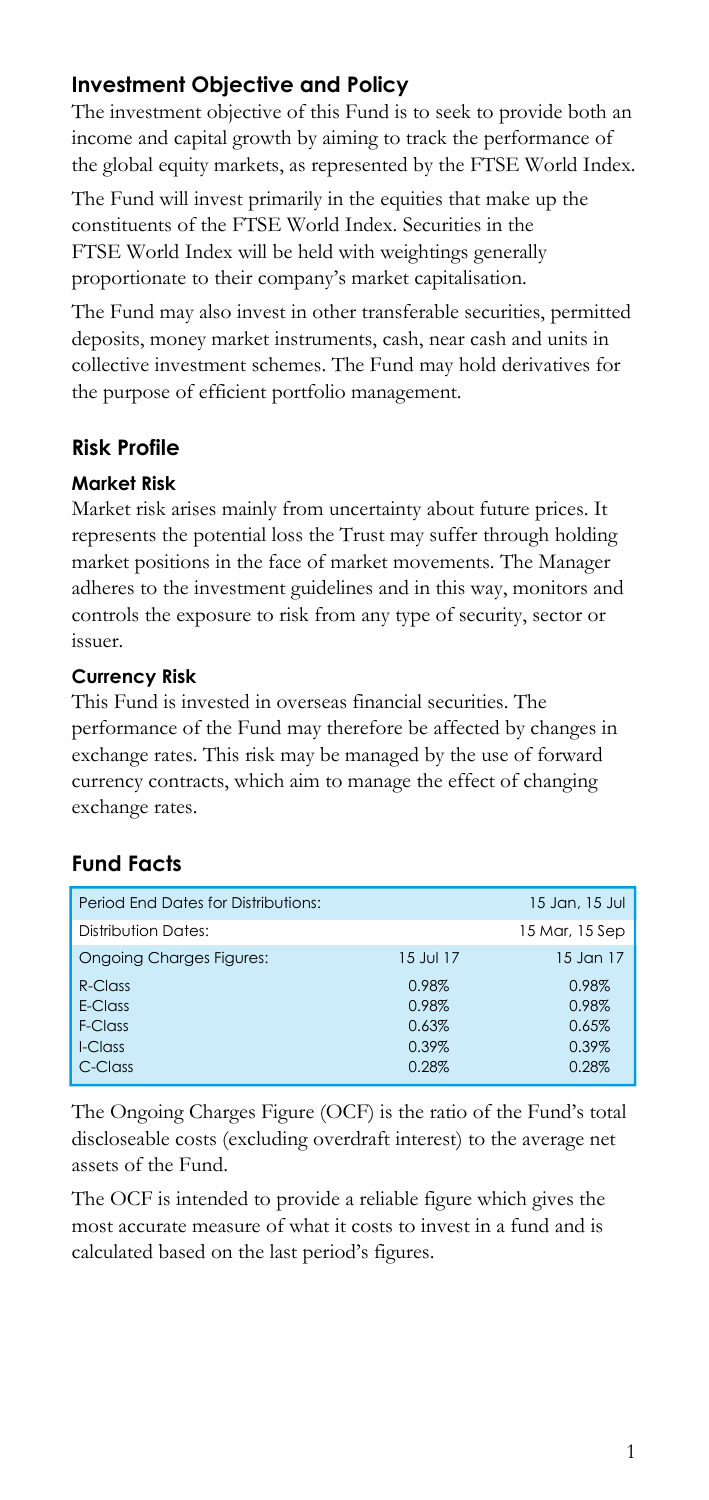# **Risk and Reward Profile**



- This risk and reward profile is based on historical data which may not be a reliable indication of the Fund's risk and reward category in the future.
- The category is based on the rate at which the Fund and the Index it is tracking have moved up and down in the past.
- This Fund is in category five because it invests in company shares which generally provide higher rewards and higher risks than other investments such as bonds, cash or commercial property.
- The Fund's category is not guaranteed to remain the same and may change over time.
- Even a fund in the lowest category is not a risk free investment.

## **Distribution Information**

## **R-Class**

The distribution payable on 15 September 2017 is 1.5856p per unit for distribution units and 1.7376p per unit for accumulation units.

### **E-Class**

The distribution payable on 15 September 2017 is 1.5856p per unit for distribution units and 1.7376p per unit for accumulation units.

### **F-Class**

The distribution payable on 15 September 2017 is 1.9574p per unit for distribution units and 2.1742p per unit for accumulation units.

### **I-Class**

The distribution payable on 15 September 2017 is 2.2001p per unit for distribution units and 2.4817p per unit for accumulation units.

# **C-Class**

The distribution payable on 15 September 2017 is 0.8234p per unit for accumulation units.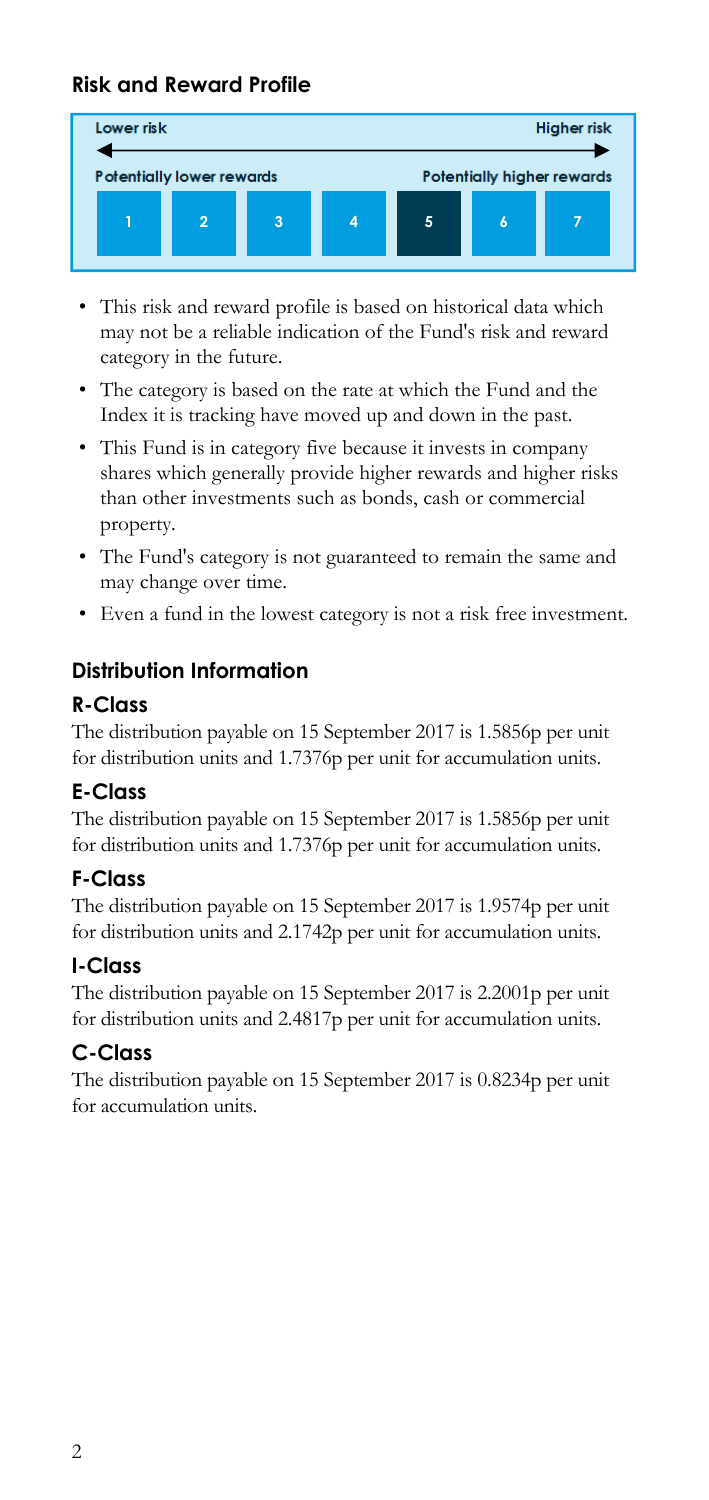### **Net Asset Values and Units in Issue**

| <b>Class</b>                                               | <b>Net Asset</b><br>Value (£) | <b>Units in Issue</b>   | <b>Net Asset</b><br><b>Value per</b><br>Unit $(p)$ |
|------------------------------------------------------------|-------------------------------|-------------------------|----------------------------------------------------|
| R-Class<br>Distribution Units<br><b>Accumulation Units</b> | 1.436.082<br>12,599,241       | 698,782<br>5.555.306    | 205.51<br>226.80                                   |
| F-Class<br>Distribution Units<br><b>Accumulation Units</b> | 26.753.546<br>3.339.683       | 13.017.957<br>1.472.551 | 205.51<br>226.80                                   |
| F-Class<br>Distribution Units<br><b>Accumulation Units</b> | 583<br>165,604                | 282<br>71.536           | 206.74<br>231.50                                   |
| I-Class<br>Distribution Units<br><b>Accumulation Units</b> | 6.729.700<br>9.835.591        | 3,256,063<br>4.174.430  | 206.68<br>235.62                                   |
| C-Class<br><b>Accumulation Units</b>                       | 32.212.253                    | 43.319.513              | 74.36                                              |

**Past performance is not a guide to future performance.** 

**The price of units and any income from them may go down as well as up.** 

**Exchange rate changes may cause the value of any overseas investments to rise or fall.**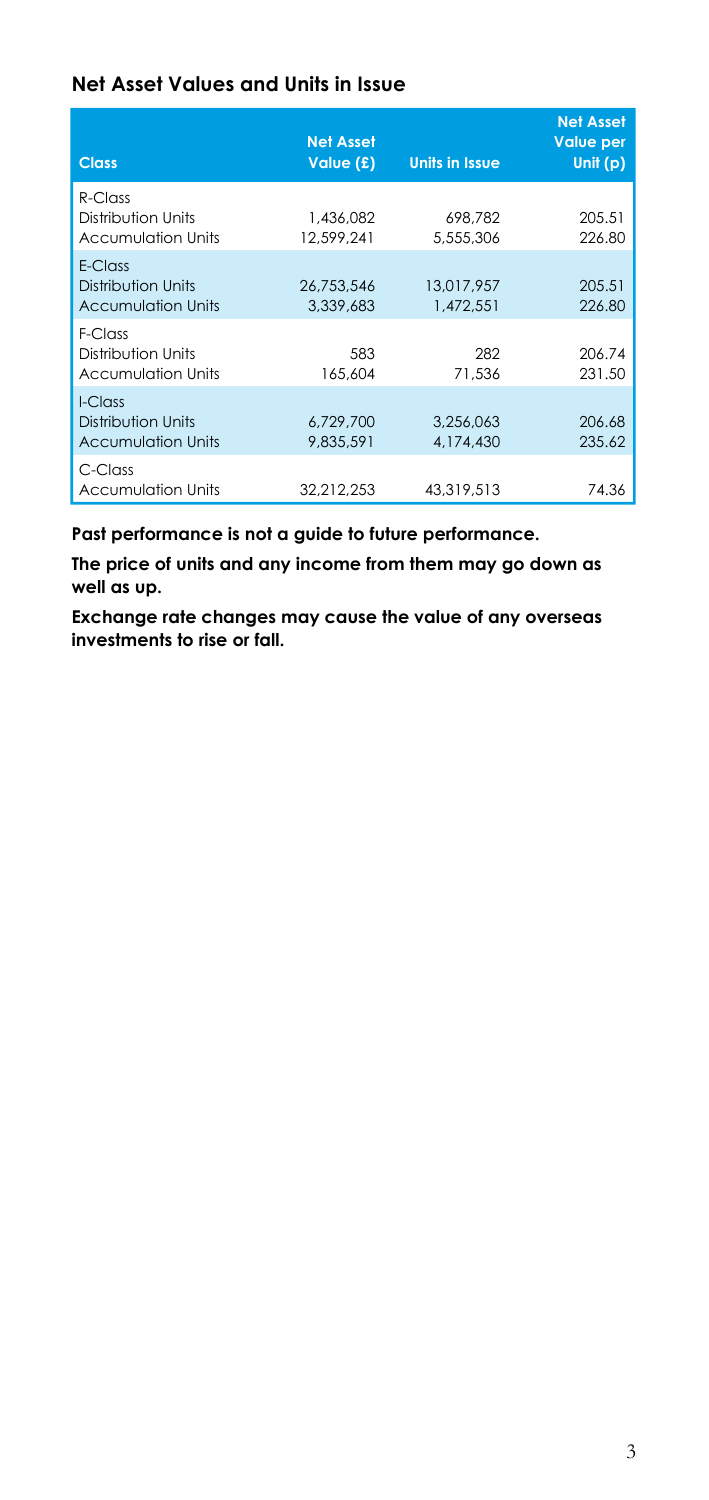# **Portfolio Information**

The top 10 holdings and their associated weighting at the current period end and preceding year end were:

| <b>Top 10 Holdings at</b><br>15 July 2017 |                                         | <b>Top 10 Holdings at</b><br><b>15 January 2017</b> |                                         |
|-------------------------------------------|-----------------------------------------|-----------------------------------------------------|-----------------------------------------|
| Holding                                   | Percentage of<br><b>Net Asset Value</b> | Holding                                             | Percentage of<br><b>Net Asset Value</b> |
| Apple                                     | 1.90%                                   | Legal & General<br>Japan Index Trust                | 2.24%                                   |
| Alphabet                                  | 1.42%                                   | Apple                                               | 1.72%                                   |
| Microsoft                                 | 1.33%                                   | Alphabet                                            | 1.30%                                   |
| Amazon.com                                | 0.98%                                   | Microsoft                                           | 1.28%                                   |
| Facebook                                  | 0.92%                                   | Exxon Mobil                                         | 0.98%                                   |
| Johnson & Johnson                         | 0.88%                                   | JP Morgan Chase & Co                                | 0.86%                                   |
| <b>Fxxon Mobil</b>                        | 0.85%                                   | Johnson & Johnson                                   | 0.85%                                   |
| JPMorgan Chase & Co                       | 0.81%                                   | Amazon.com                                          | 0.85%                                   |
| Nestle                                    | 0.66%                                   | Berkshire Hathaway 'B'                              | 0.83%                                   |
| Wells Fargo                               | 0.62%                                   | Facebook                                            | 0.77%                                   |

# **Fund Holdings as at 15 July 2017**



# **Fund Holdings as at 15 January 2017**

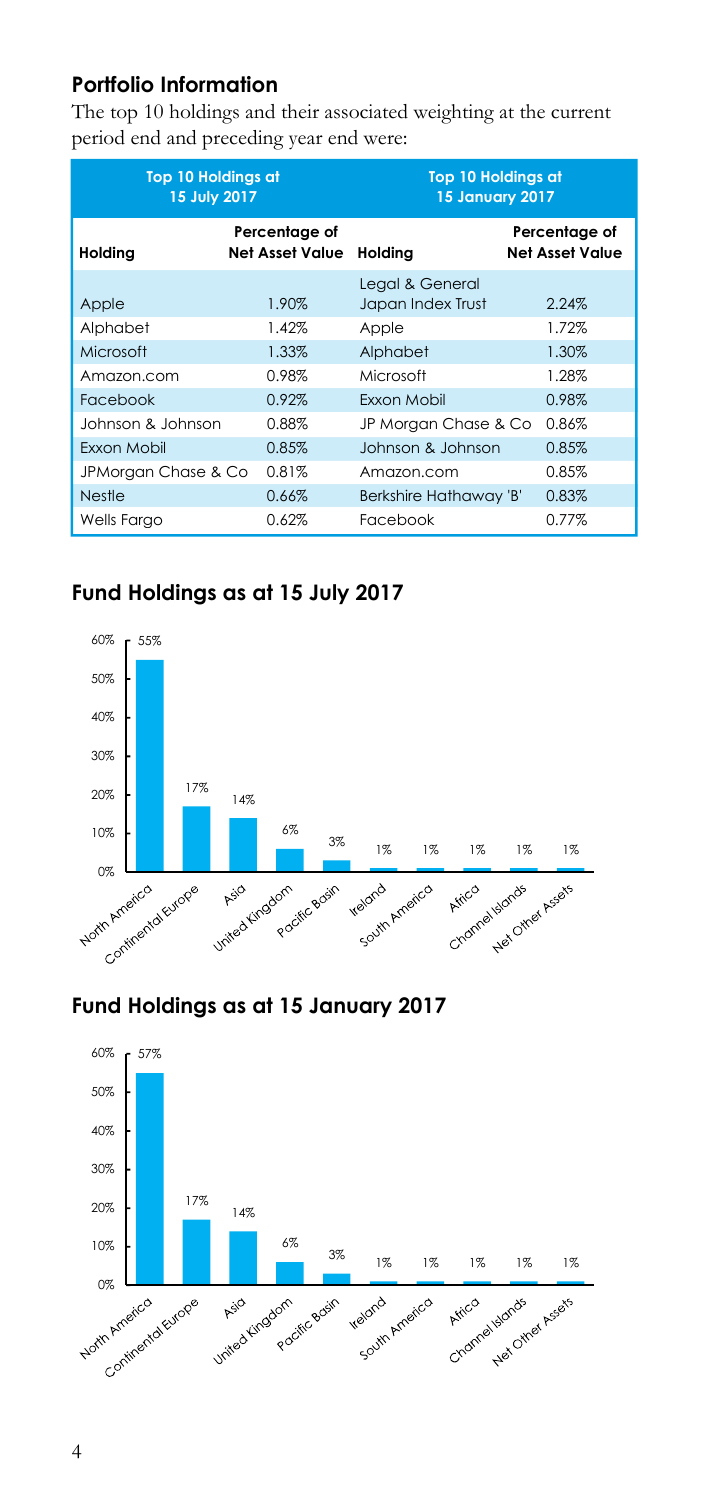## **Manager's Investment Report**

During the period under review, the bid price of the Fund's R-Class distribution units rose by 2.02%. FTSE, the Index compiler, calculates the benchmark Index at the end of the business day using closing prices, whereas the Fund is valued using prevailing prices at 3pm. Therefore, for tracking purposes the Fund has been revalued using closing prices and foreign exchange rates. On this basis, over the review period, the Fund rose by 1.87% on a capital only basis, compared with the FTSE World Index increase of 1.98% (Source: Bloomberg), producing a tracking difference of  $-0.11\%$ .

#### **Past performance is not a guide to future performance.**

**The value of investments and any income from them may go down as well as up.** 

#### **Exchange rate changes may cause the value of any overseas investments to rise or fall.**

The FTSE World Index is calculated by FTSE International Limited ("FTSE"). FTSE does not sponsor, endorse or promote this product.

All copyright in the Index values and constituent list belongs to FTSE. Legal & General has obtained full licence from FTSE to use such copyright in the creation of this product.

"FTSETM", "FT-SE®" and "Footsie®" are trademarks of the London Stock Exchange Plc and The Financial Times Limited and are used by FTSE International Limited ("FTSE") under license.

### **Market/Economic Review**

International equity markets struggled to make headway in June 2017 as the leading central banks signalled the prolonged era of ultra-loose monetary policy is coming to an end. The US Federal Reserve delivered its third 0.25% interest rate hike in six months, while signalling that it will begin unwinding its asset purchase programme in the autumn. Other central banks also gave guidance about the need to remove monetary accommodation with the ECB indicating policy settings will be tailored to improving economic conditions. European Central Bank President Mario Draghi's speech about reflationary forces and possible interest rate increases if business investment rebounds unsettled European equity markets. Japanese stocks outperformed other major markets in June 2017, with the Bank of Japan's quarterly Tankan survey highlighting business confidence is at its highest level for three years. Emerging markets recorded their sixth consecutive month of outperformance over developed markets, marking the best first half of the calendar year since 2009. Looking at sector performance, energy stocks came under pressure in June 2017 as a weaker Brent crude price indicated the OPEC production cut plan had failed to restore equilibrium in oil markets.

### **Fund Review**

Companies held within the Fund are held with weightings generally proportionate to those of the benchmark Index. Therefore, investment activity, other than to raise or invest cash, is only necessary when there are changes to the benchmark Index, or as a result of a corporate action.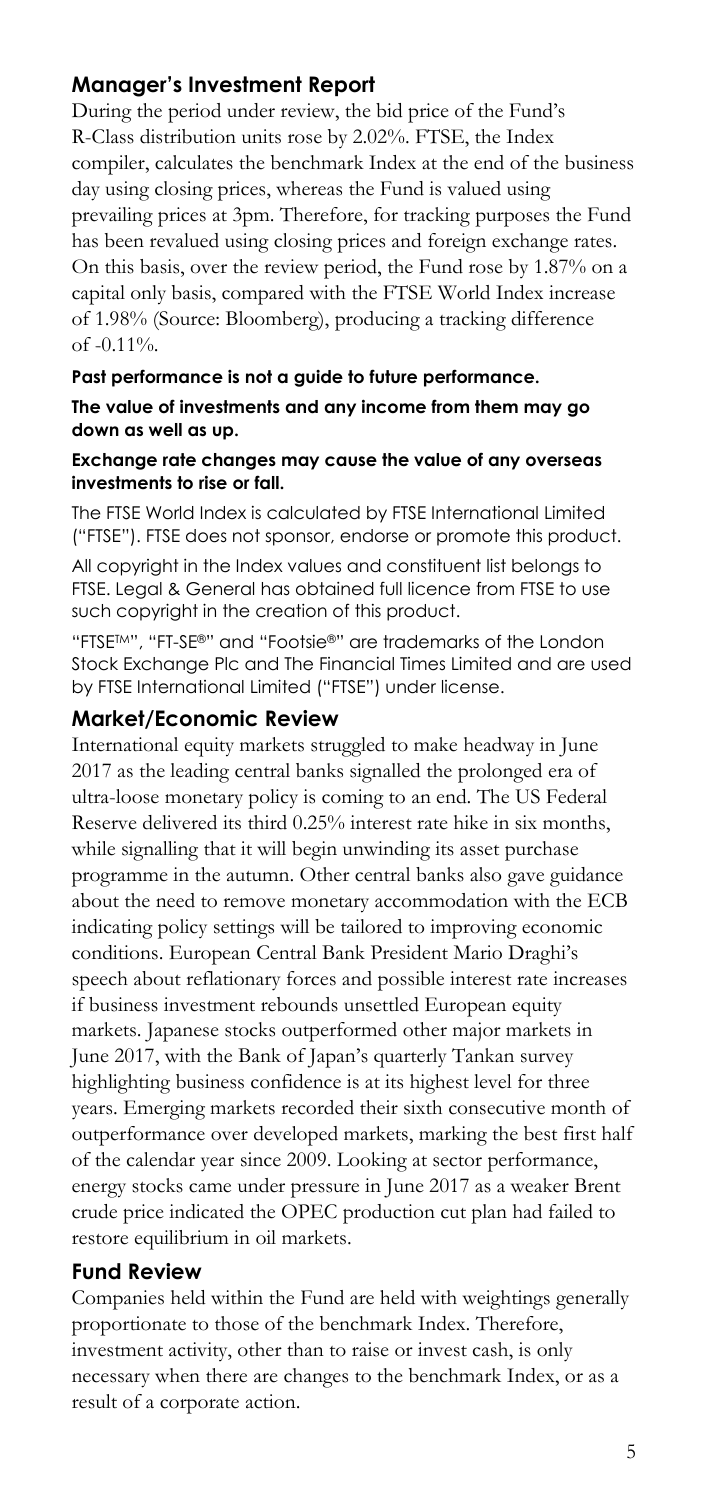# **Manager's Investment Report continued**

The March 2017 semi-annual Index review resulted in 31 additions, of which the largest were IHS Markit (Bermuda) and IDEXX Laboratories (US). There were also 23 deletions, the largest being Alnylam Pharmaceuticals and Versum Materials (both US). There were a further 277 changes to the free share capital of constituents, with the largest increase being Dow Chemical (US) and the largest decrease being Apple (US). The changes resulted in two-way Index turnover of approximately 0.99%.

The June 2017 quarterly Index review resulted in three additions, of which the largest was ConvaTec Group (UK), and seven deletions with the largest being Actelion (US). There were a further 2,153 changes to the free share capital of constituents, with the largest increase being NTT (Japan) and the largest decrease being Wells Fargo (US). The changes resulted in two-way Index turnover of approximately 2.46%.

Outside the Index reviews, E.ON (Germany) had an increase in shares in issue following an equity offering; Credit Suisse Group (Switzerland) increased its capital via a rights issue worth CHF 4.1 billion and Panasonic (Japan) acquired Panasonic Industrial Devices (Japan – non-Index constituent).

At the end of the review period, the three largest countries in the Fund were US (50.8%), Japan (8.6%) and UK (6.2%), while the three largest stocks were Apple (1.9%), Alphabet (1.4%) and Microsoft (1.3%).

# **Outlook**

For our medium-term framework for risk assets, which continues to point to a mildly cautious stance, we have four themes that influence our medium-term thinking.

First among those is our belief that interest rates are likely to be held down by the burden of poor demographics and heavy debt burdens. This "lower for longer" outlook does not imply being permanently bullish on bonds irrespective of the level of yields, but it does make us very sceptical about the "death of the bond market" and "great rotation" narratives. This gives us a bias to hold relatively stable, income-generating assets.

Second, policy divergence between the USA and the rest of the developed world is likely to persist. The Federal Reserve has already hiked interest rates three times while other central banks remain committed to easing. That puts secular upward pressure on the US dollar relative to other currencies and acts as a headwind to both commodities and emerging market equities.

Third, the new political paradigm is our recognition that politics now matters enough to have a first order impact on markets. Investors' obsessions with opinion polls and elections is warranted given the shocks of the last twelve months and implies that political shocks are likely to drive episodes of volatility.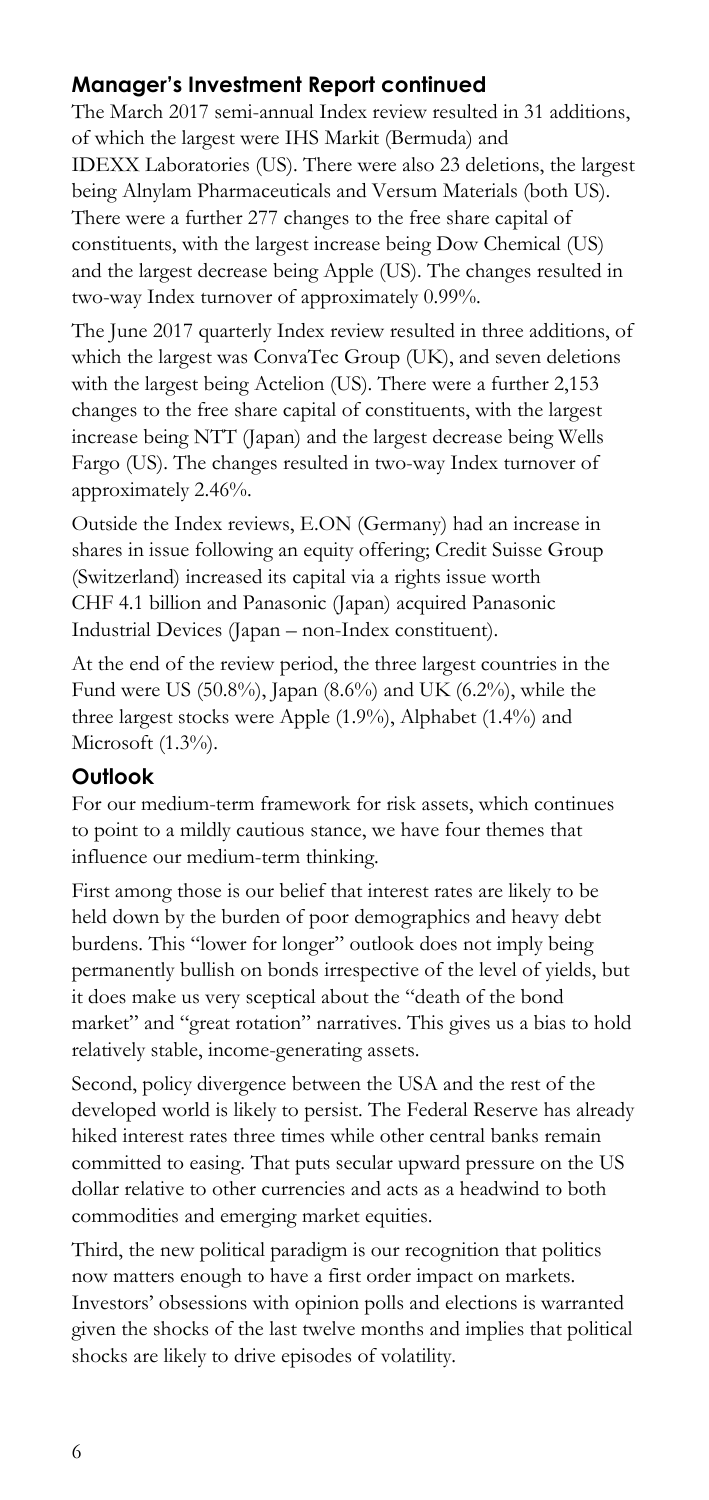# **Manager's Investment Report continued**

Fourth, we need to remember the lingering risk of an extreme economic policy option in the form of temporary fiscal stimulus financed by permanent monetary expansion. It potentially puts an implicit floor under any significant sell-off in risk assets (especially in those countries, such as Japan, where it is most likely to be initiated).

The Fund remains well placed to capture the performance of the Index.

Legal & General Investment Management Limited (Investment Adviser) 21 July 2017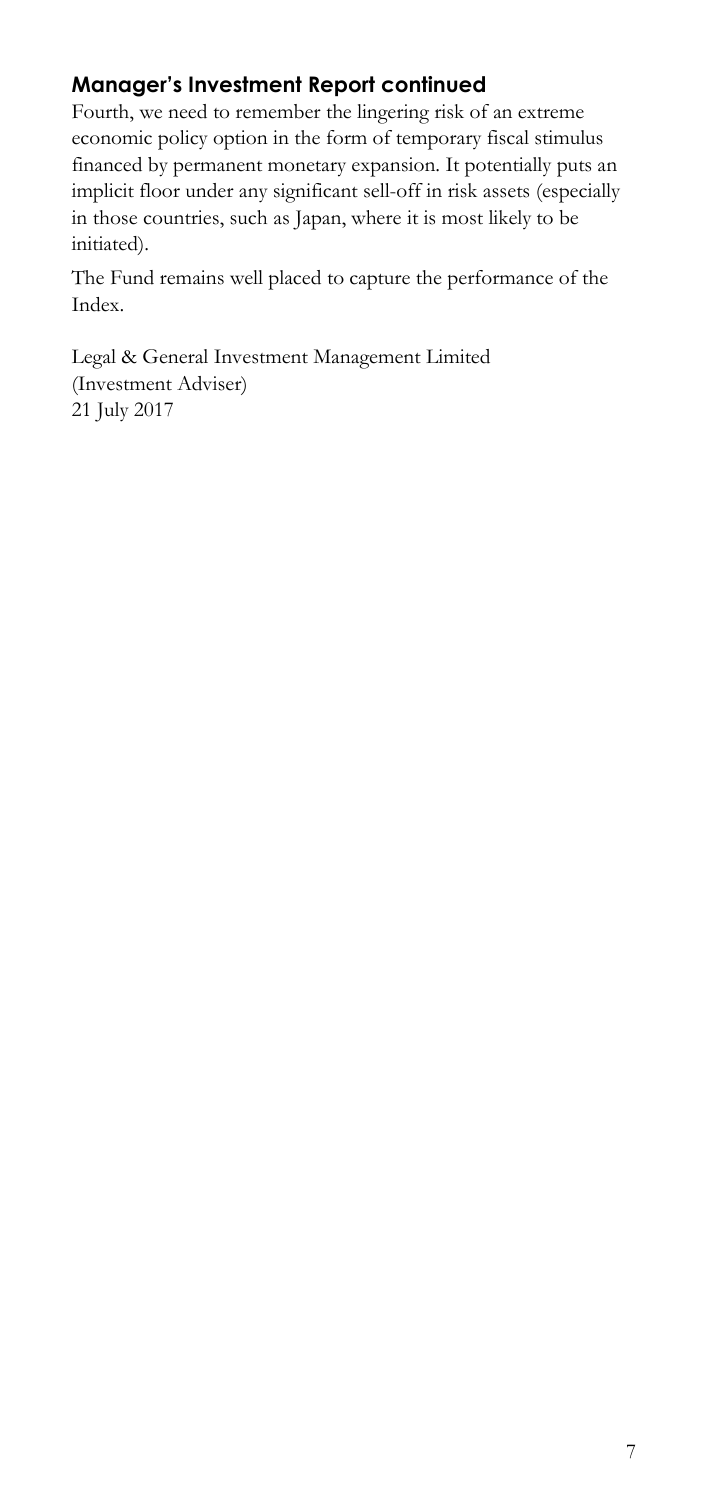## **Manager's Report and Accounts**

Copies of the most recent Interim and Annual Long Form Manager's Reports are available free of charge by telephoning 0370 050 0955, by writing to the Manager or are available on the internet at www.legalandgeneral.com/investments/fundinformation/managers-reports.

Call charges will vary. We may record and monitor calls.

### **Information on Tracking Error**

The 'Tracking Error' of a Fund is the measure of the volatility of the differences between the return of the Fund and the return of the benchmark Index. It provides an indication of how closely the Fund is tracking the performance of the benchmark Index after considering things such as Fund charges and taxation.

Using monthly returns, over the review period, the annualised Tracking Error of the Fund is 0.02%, whilst since the Fund became an index tracker, the annualised Tracking Error of the Fund is 0.03%. These Tracking Errors are within the anticipated Tracking Error levels set out in the Fund's Prospectus of  $+/- 0.75\%$  per annum.

### **Minimum Investment Amounts**

The minimum initial lump sum investment amounts for each class are as follows:

| R-Class | 4.500              |
|---------|--------------------|
| E-Class | $\angle 100,000$   |
| F-Class | 4.500              |
| I-Class | f1,000,000         |
| C-Class | $f_{.}100,000,000$ |

In addition, monthly contributions can be made into the R-Class and F-Class with a minimum amount of  $f<sub>1</sub>50$  per month.

F-Class units are only available to:

- i) investors who have received advice from authorised intermediaries and platforms in relation to their investment in units in the Fund and
- ii) authorised intermediaries or distributers who the Manager reasonably considers will adequately bear the costs of marketing to and acquiring investors at no or limited cost to the Manager, and to whom the Manager has confirmed that such distributer or investor meets the criteria for investment in such units.

C-Class units are only available to distributors who actively market and distribute such units (or whom the Manager believes intends to do so) and to whom the Manager has confirmed by letter that they meet the criteria for investment in such units.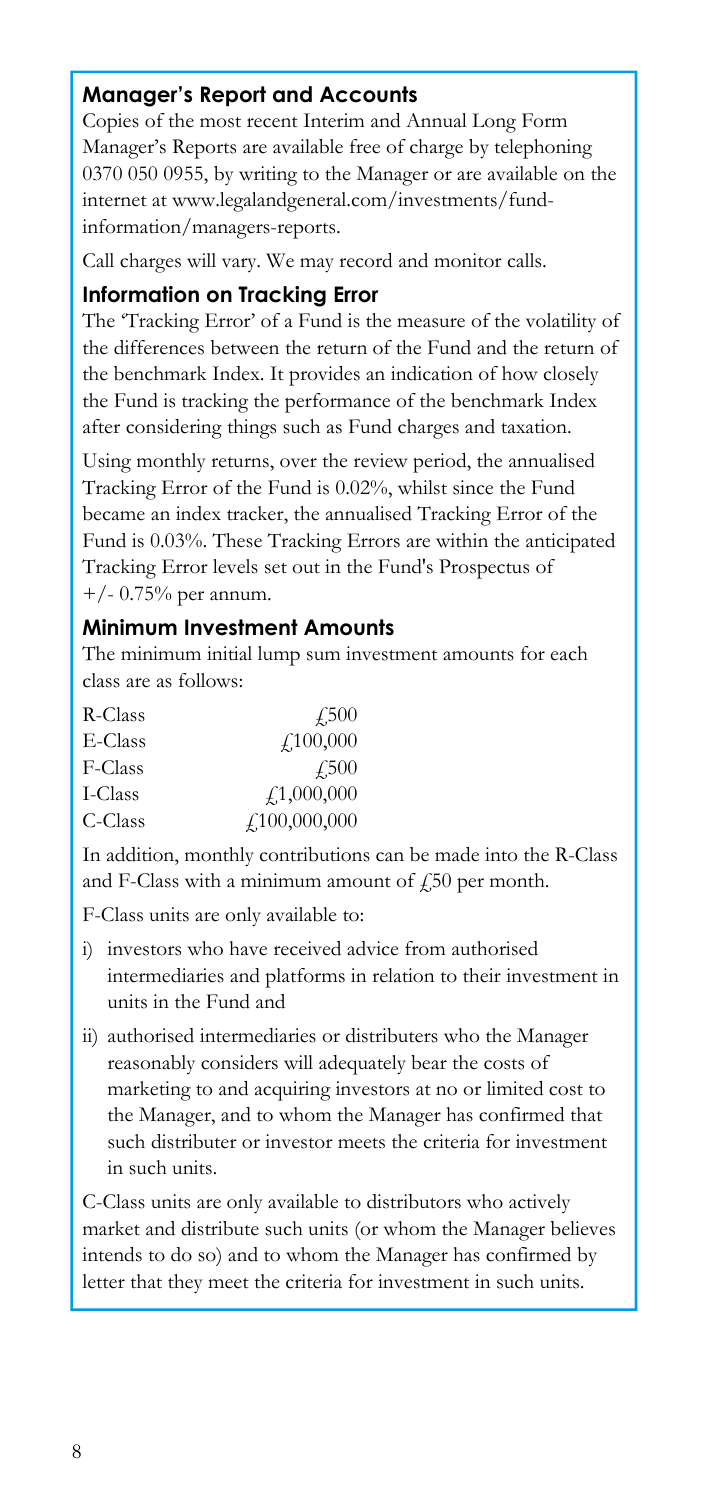## **Significant change - Removal of Initial Commission**

With effect from 6 June 2017, initial commission will no longer be paid on the Trust. The initial commission was intended to reflect the costs incurred by the product provider and the intermediary for setting up and selling the business, however, Legal & General no longer consider it appropriate to continue to pay commission on such transactions.

## **Other Information**

The information in this report is designed to enable unitholders to understand how the Fund has performed during the period under review and how it is invested at the period end. Further information on the activities and performance of the Fund can be obtained by telephoning 0370 050 0955 or by writing to the Manager.

Call charges will vary. We may record and monitor calls.

# **Authorised Fund Manager**

Legal & General (Unit Trust Managers) Limited Registered in England and Wales No. 01009418 Registered office: One Coleman Street, London EC2R 5AA Telephone: 0370 050 3350 Authorised and regulated by the Financial Conduct Authority

Call charges will vary. We may record and monitor calls.

# **Trustee**

Northern Trust Global Services Limited 50 Bank Street, Canary Wharf, London E14 5NT Authorised by the Prudential Regulation Authority and regulated by the Financial Conduct Authority and the Prudential Regulation Authority

# **Independent Auditors**

PricewaterhouseCoopers LLP 7 More London Riverside London SE1 2RT